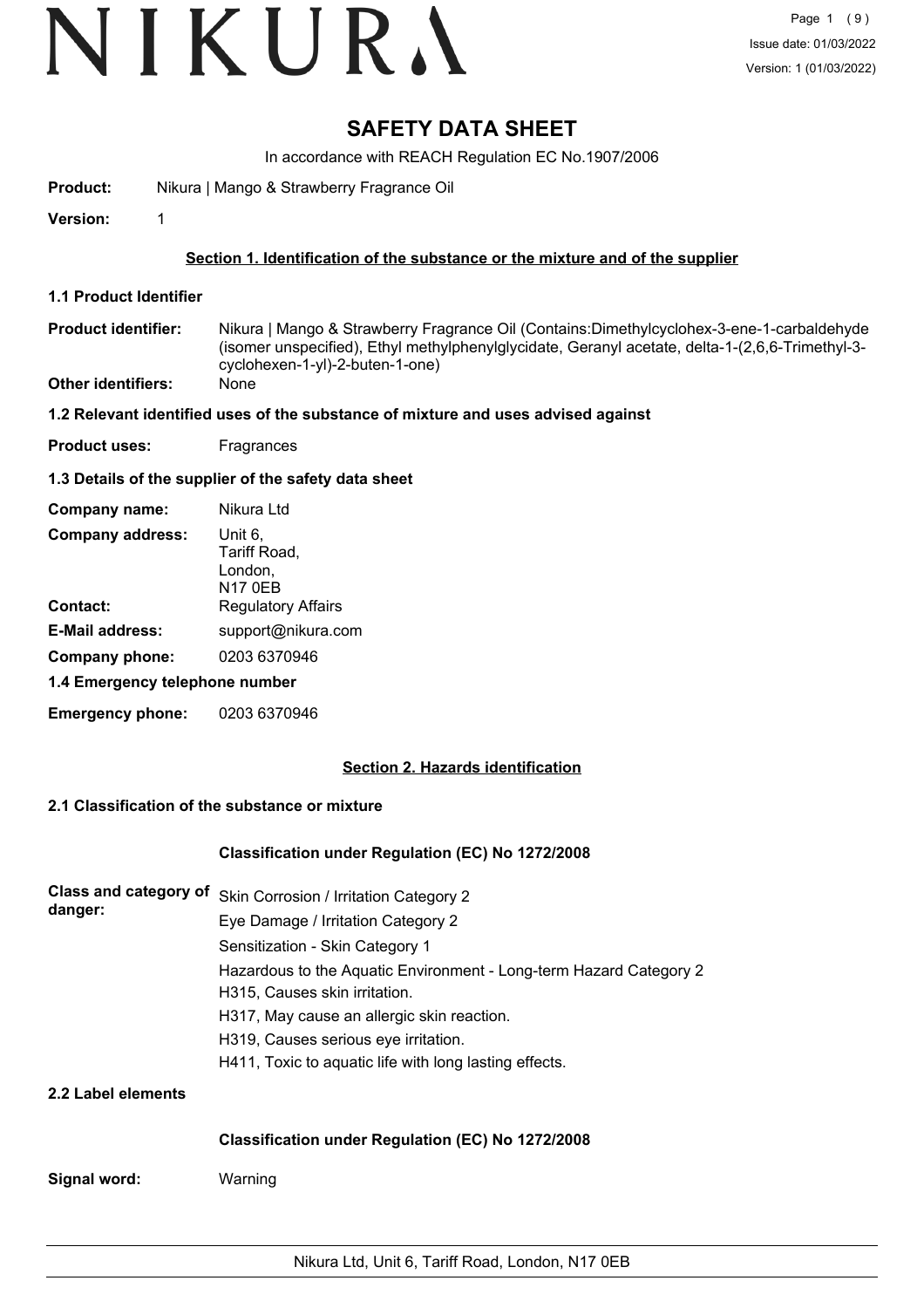# **SAFETY DATA SHEET**

In accordance with REACH Regulation EC No.1907/2006

| <b>Product:</b>              |   | Nikura   Mango & Strawberry Fragrance Oil                                                                                                                                                                                                                                                                                                                                                                                                                                                                                                                                                                                                                                                                                                                                                                                                                                            |  |  |  |  |
|------------------------------|---|--------------------------------------------------------------------------------------------------------------------------------------------------------------------------------------------------------------------------------------------------------------------------------------------------------------------------------------------------------------------------------------------------------------------------------------------------------------------------------------------------------------------------------------------------------------------------------------------------------------------------------------------------------------------------------------------------------------------------------------------------------------------------------------------------------------------------------------------------------------------------------------|--|--|--|--|
| Version:                     | 1 |                                                                                                                                                                                                                                                                                                                                                                                                                                                                                                                                                                                                                                                                                                                                                                                                                                                                                      |  |  |  |  |
| <b>Hazard statements:</b>    |   | H315, Causes skin irritation.<br>H317, May cause an allergic skin reaction.<br>H319, Causes serious eye irritation.<br>H411, Toxic to aquatic life with long lasting effects.                                                                                                                                                                                                                                                                                                                                                                                                                                                                                                                                                                                                                                                                                                        |  |  |  |  |
| Supplemental<br>Information: |   | EUH208, Contains Cinnamaldehyde, Citral, Eugenol, Linalyl acetate, beta-Caryophyllene. May<br>produce an allergic reaction.                                                                                                                                                                                                                                                                                                                                                                                                                                                                                                                                                                                                                                                                                                                                                          |  |  |  |  |
| Precautionary<br>statements: |   | P261, Avoid breathing vapour or dust.<br>P264, Wash hands and other contacted skin thoroughly after handling.<br>P272, Contaminated work clothing should not be allowed out of the workplace.<br>P273, Avoid release to the environment.<br>P280, Wear protective gloves/eye protection/face protection.<br>P302/352, IF ON SKIN: Wash with plenty of soap and water.<br>P305/351/338, IF IN EYES: Rinse cautiously with water for several minutes. Remove contact<br>lenses, if present and easy to do. Continue rinsing.<br>P333/313, If skin irritation or rash occurs: Get medical advice/attention.<br>P337/313, If eye irritation persists: Get medical advice/attention.<br>P362, Take off contaminated clothing and wash before reuse.<br>P391, Collect spillage.<br>P501, Dispose of contents/container to approved disposal site, in accordance with local<br>regulations. |  |  |  |  |



**2.3 Other hazards**

### **Section 3. Composition / information on ingredients**

## **3.2 Mixtures**

#### **Contains:**

| <b>Name</b>                                                                                          | <b>CAS</b> | EC        | <b>REACH Registration</b><br>No. | $\frac{9}{6}$ | <b>Classification for</b><br>(CLP) 1272/2008 |
|------------------------------------------------------------------------------------------------------|------------|-----------|----------------------------------|---------------|----------------------------------------------|
| $3a, 4, 5, 6, 7, 7a-$<br>Hexahydro-4,7-<br>methano-1H-indenyl<br>propionate (mixture of<br>(isomers) | 68912-13-0 | 272-805-7 |                                  | 10-<20%       | Aquatic Chronic 2:<br>IH411.-                |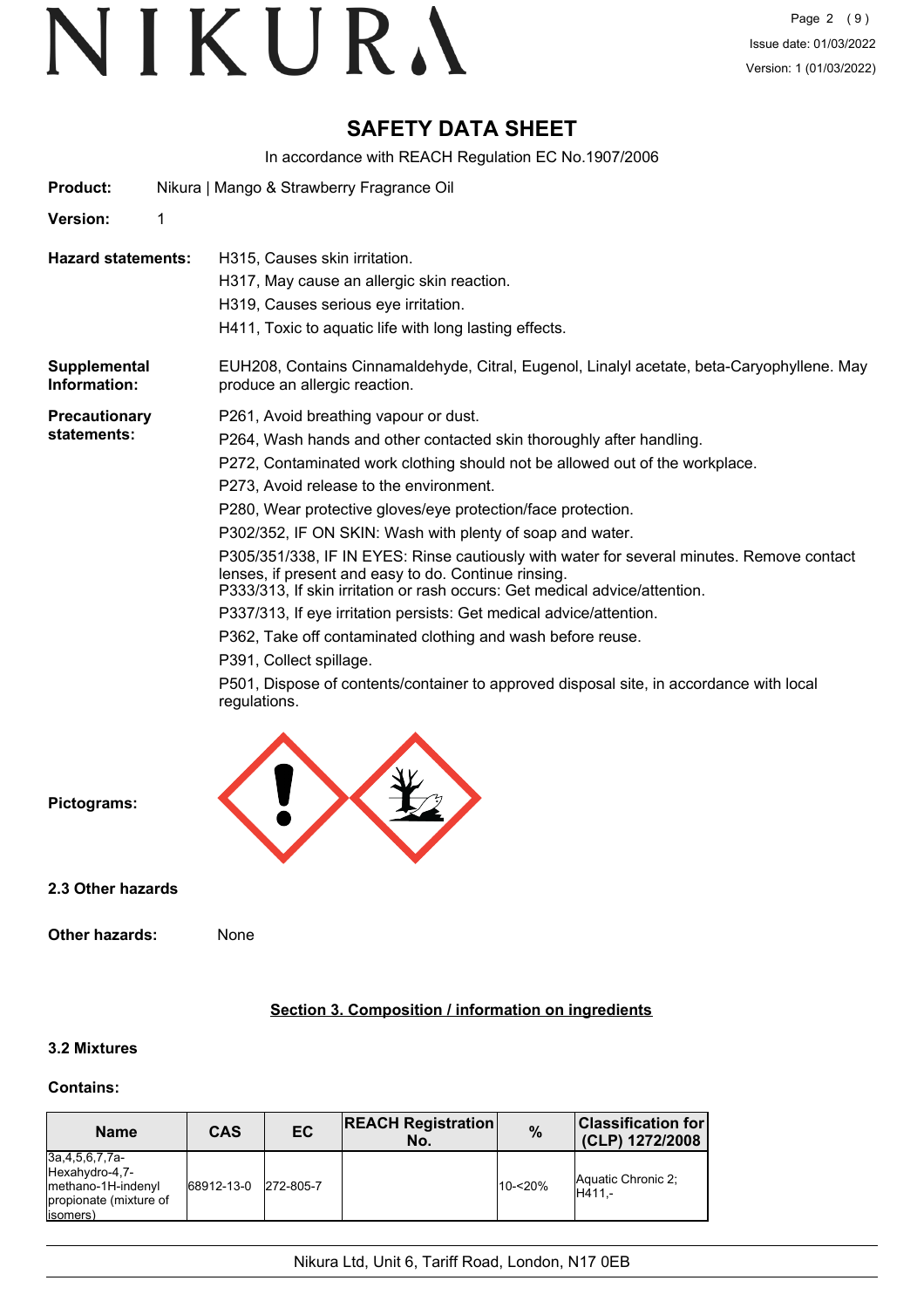# **SAFETY DATA SHEET**

In accordance with REACH Regulation EC No.1907/2006

**Product:** Nikura | Mango & Strawberry Fragrance Oil

#### **Version:** 1

| alpha, alpha-<br>Dimethylphenethyl<br>butyrate                                         | 10094-34-5 | 233-221-8 | 10-<20%     | Aquatic Chronic 2:<br>H411.-                                                                                           |
|----------------------------------------------------------------------------------------|------------|-----------|-------------|------------------------------------------------------------------------------------------------------------------------|
| Ethyl<br><b>Imethylphenylglycidate</b>                                                 | 77-83-8    | 201-061-8 | 10-<20%     | Skin Sens. 1B-Aquatic<br>Chronic 2;H317-H411,-                                                                         |
| 1,3,4,6,7,8-Hexahydro-<br>[4,6,6,7,8,8]<br>hexamethylcyclopenta-<br>gamma-2-benzopyran | 1222-05-5  | 214-946-9 | 10-<20%     | Aquatic Acute 1-<br>Aquatic Chronic 1;<br>H410,-                                                                       |
| Geranyl acetate                                                                        | 105-87-3   | 203-341-5 | 10-<20%     | Skin Irrit, 2-Skin Sens.<br>1B-Aquatic Chronic 3;<br>H315-H317-H412.-                                                  |
| Benzaldehyde                                                                           | 100-52-7   | 202-860-4 | $1 - 5%$    | Acute Tox. 4-Acute<br>Tox. 4-Eye Irrit. 2-<br>STOT SE 3; H302-<br>H319-H332-H335,-                                     |
| Linalyl acetate                                                                        | 115-95-7   | 204-116-4 | $1 - 5%$    | lSkin Irrit. 2-Skin Sens.<br>1B;H315-H317 -                                                                            |
| Citral                                                                                 | 5392-40-5  | 226-394-6 | $1 - 5%$    | Skin Irrit. 2-Eye Irrit. 2-<br>Skin Sens. 1;H315-<br>H317-H319.-                                                       |
| Dimethylcyclohex-3-<br>ene-1-carbaldehyde<br>(isomer unspecified)                      | 27939-60-2 | 248-742-6 | $1 - 5%$    | Skin Irrit. 2-Eye Irrit. 2-<br>Skin Sens. 1B-Aquatic<br>Chronic 2;H315-H317-<br>H319-H411.-                            |
| delta-1-(2,6,6-Trimethyl-<br>3-cyclohexen-1-yl)-2-<br>buten-1-one                      | 57378-68-4 | 260-709-8 | $1 - 5%$    | Acute Tox. 4-Skin Irrit.<br>2-Skin Sens, 1A-<br>Aquatic Acute 1-<br>Aquatic Chronic 1:<br>H302-H315-H317-<br>H410.-    |
| Eugenol                                                                                | 97-53-0    | 202-589-1 | $1 - 5%$    | Eye Irrit. 2-Skin Sens.<br>1B;H317-H319,-                                                                              |
| beta-Caryophyllene                                                                     | 87-44-5    | 201-746-1 | $0.1 - 1%$  | Skin Sens. 1B-Asp.<br>Tox 1-Aquatic Chronic<br>4;H304-H317-H413,-                                                      |
| Benzyl benzoate                                                                        | 120-51-4   | 204-402-9 | $0.1 - 1\%$ | Acute Tox. 4-Aquatic<br>Acute 1-Aquatic<br>Chronic 2;H302-H400-<br>H411.-                                              |
| Cinnamaldehyde                                                                         | 104-55-2   | 203-213-9 | < 0.1%      | Acute Tox. 4-Skin Irrit.<br>2-Eye Irrit. 2-Skin<br>Sens. 1A-Aquatic<br>Chronic 3;H312-H315-<br><u>H317-H319-H412,-</u> |

#### **Substances with Community workplace exposure limits:**

Not Applicable

**Substances that are persistent, bioaccumulative and toxic or very persistent and very bioaccumulative, greater than 0.1%:**

Not Applicable

#### **Section 4. First-aid measures**

#### **4.1 Description of first aid measures**

| Inhalation:           | Remove from exposure site to fresh air, keep at rest, and obtain medical attention.                                                 |
|-----------------------|-------------------------------------------------------------------------------------------------------------------------------------|
| Eye exposure:         | IF IN EYES: Rinse cautiously with water for several minutes. Remove contact lenses, if present<br>and easy to do. Continue rinsing. |
| <b>Skin exposure:</b> | IF ON SKIN: Wash with plenty of soap and water.                                                                                     |
| Ingestion:            | Rinse mouth with water and obtain medical attention.                                                                                |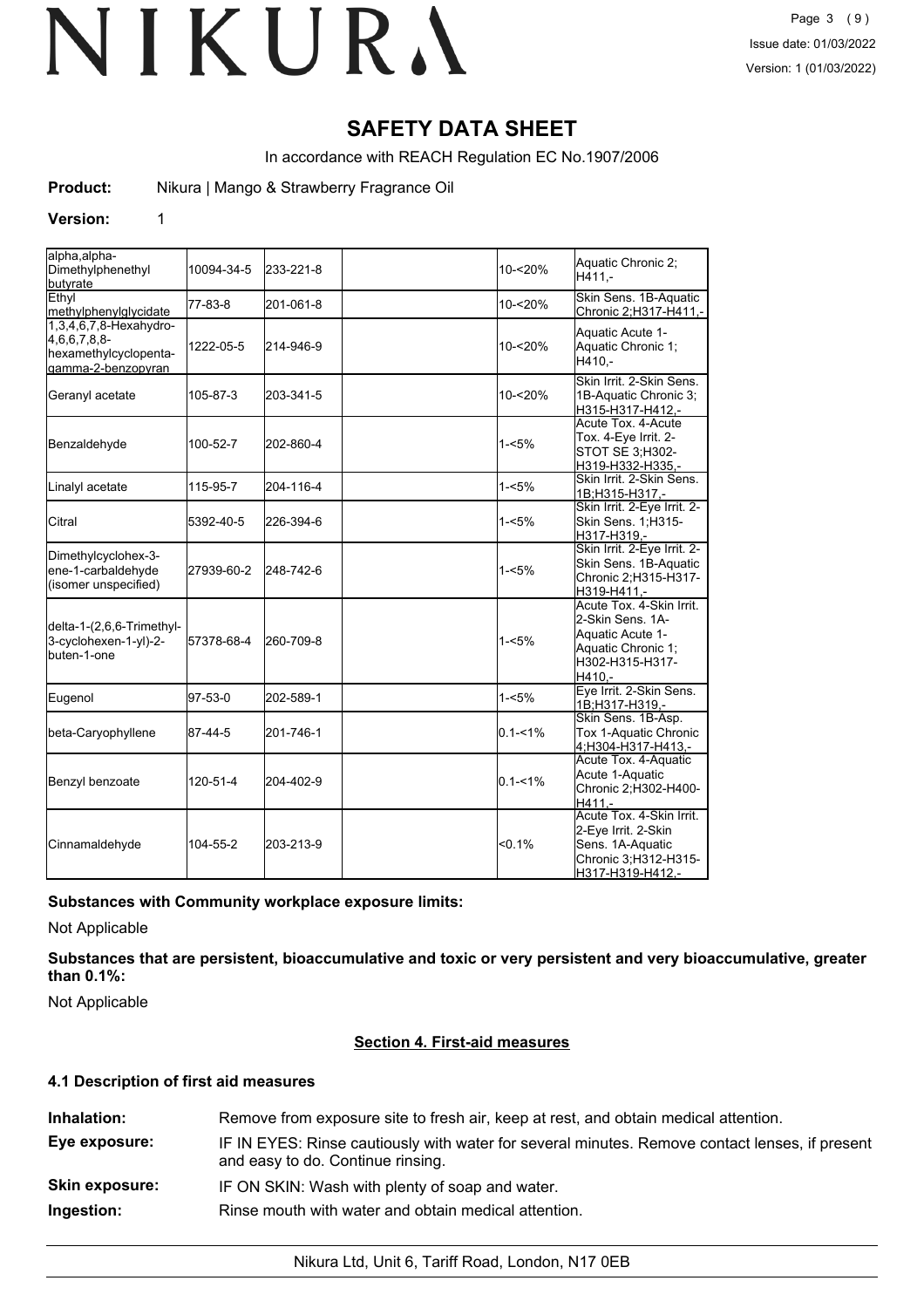# VIKURA

Page 4 (9) Issue date: 01/03/2022 Version: 1 (01/03/2022)

# **SAFETY DATA SHEET**

In accordance with REACH Regulation EC No.1907/2006

**Product:** Nikura | Mango & Strawberry Fragrance Oil

**Version:** 1

## **4.2 Most important symptoms and effects, both acute and delayed**

Causes skin irritation. May cause an allergic skin reaction.

Causes serious eye irritation.

### **4.3 Indication of any immediate medical attention and special treatment needed**

None expected, see Section 4.1 for further information.

### **SECTION 5: Firefighting measures**

#### **5.1 Extinguishing media**

Suitable media: Carbon dioxide, Dry chemical, Foam.

#### **5.2 Special hazards arising from the substance or mixture**

In case of fire, may be liberated: Carbon monoxide, Unidentified organic compounds.

#### **5.3 Advice for fire fighters:**

In case of insufficient ventilation, wear suitable respiratory equipment.

#### **Section 6. Accidental release measures**

#### **6.1 Personal precautions, protective equipment and emergency procedures:**

Avoid inhalation. Avoid contact with skin and eyes. See protective measures under Section 7 and 8.

#### **6.2 Environmental precautions:**

Keep away from drains, surface and ground water, and soil.

### **6.3 Methods and material for containment and cleaning up:**

Remove ignition sources. Provide adequate ventilation. Avoid excessive inhalation of vapours. Contain spillage immediately by use of sand or inert powder. Dispose of according to local regulations.

#### **6.4 Reference to other sections:**

Also refer to sections 8 and 13.

#### **Section 7. Handling and storage**

#### **7.1 Precautions for safe handling:**

Keep away from heat, sparks, open flames and hot surfaces. - No smoking. Use personal protective equipment as required. Use in accordance with good manufacturing and industrial hygiene practices. Use in areas with adequate ventilation Do not eat, drink or smoke when using this product.

Nikura Ltd, Unit 6, Tariff Road, London, N17 0EB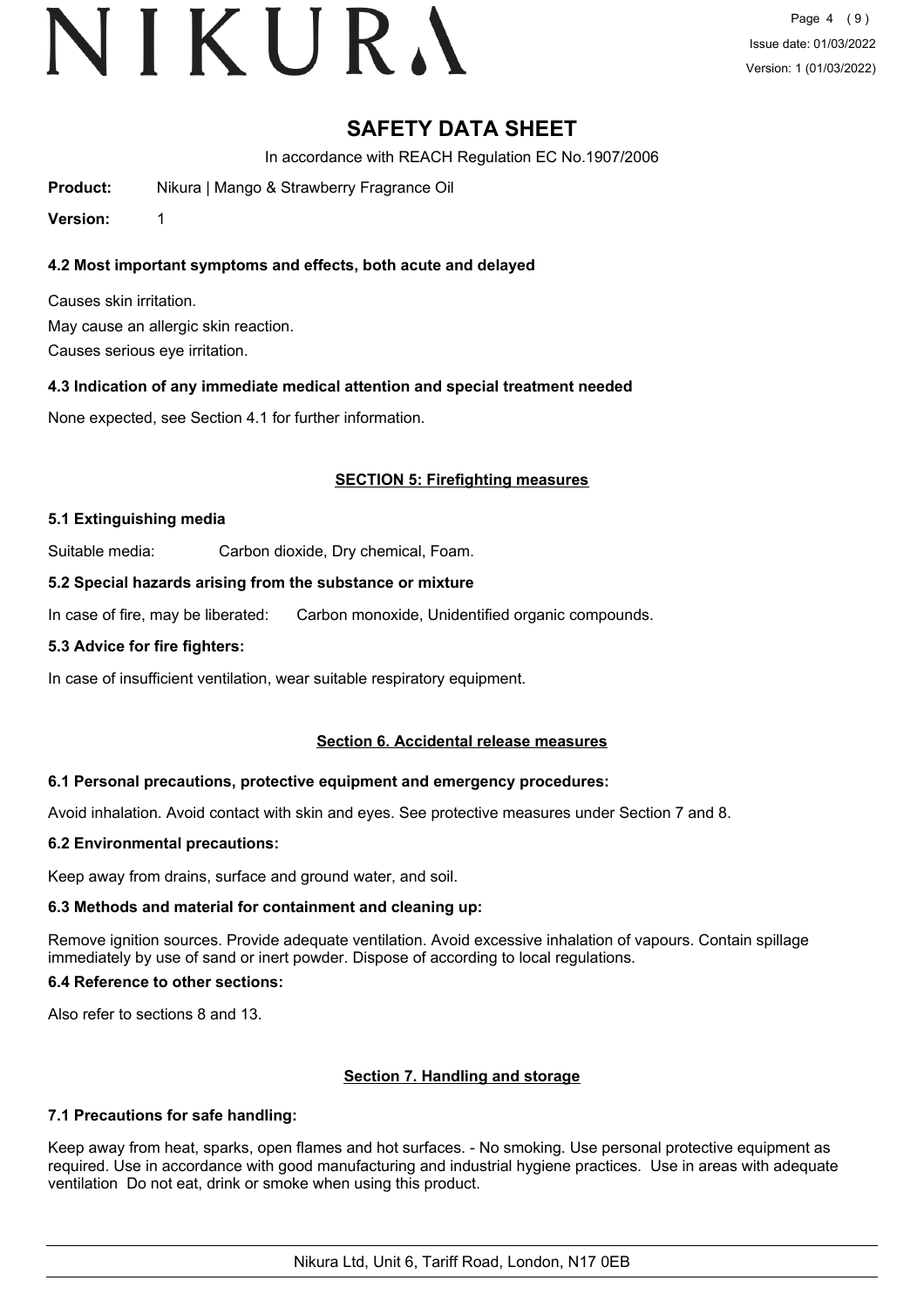# VIKURA

# **SAFETY DATA SHEET**

In accordance with REACH Regulation EC No.1907/2006

**Product:** Nikura | Mango & Strawberry Fragrance Oil

**Version:** 1

#### **7.2 Conditions for safe storage, including any incompatibilities:**

Store in a well-ventilated place. Keep container tightly closed. Keep cool. Ground/bond container and receiving equipment. Use explosion-proof electrical, ventilating and lighting equipment. Use only non-sparking tools. Take precautionary measures against static discharge.

### **7.3 Specific end use(s):**

Fragrances: Use in accordance with good manufacturing and industrial hygiene practices.

#### **Section 8. Exposure controls/personal protection**

#### **8.1 Control parameters**

Workplace exposure limits: Not Applicable

#### **8.2 Exposure Controls**

#### **Eye / Skin Protection**

Wear protective gloves/eye protection/face protection

#### **Respiratory Protection**

Under normal conditions of use and where adequate ventilation is available to prevent build up of excessive vapour, this material should not require special engineering controls. However, in conditions of high or prolonged use, or high temperature or other conditions which increase exposure, the following engineering controls can be used to minimise exposure to personnel: a) Increase ventilation of the area with local exhaust ventilation. b) Personnel can use an approved, appropriately fitted respirator with organic vapour cartridge or canisters and particulate filters. c) Use closed systems for transferring and processing this material.

Also refer to Sections 2 and 7.

#### **Section 9. Physical and chemical properties**

#### **9.1 Information on basic physical and chemical properties**

| Appearance:                                   | Not determined                               |
|-----------------------------------------------|----------------------------------------------|
| Odour:                                        | Not determined                               |
| <b>Odour threshold:</b>                       | Not determined                               |
| pH:                                           | Not determined                               |
| Melting point / freezing point:               | Not determined                               |
| Initial boiling point / range:                | Not determined                               |
| <b>Flash point:</b>                           | 93 $^{\circ}$ C                              |
| <b>Evaporation rate:</b>                      | Not determined                               |
| Flammability (solid, gas):                    | Not determined                               |
| Upper/lower flammability or explosive limits: | Product does not present an explosion hazard |
| Vapour pressure:                              | Not determined                               |
| Vapour density:                               | Not determined                               |
| <b>Relative density:</b>                      | Not determined                               |
| Solubility(ies):                              | Not determined                               |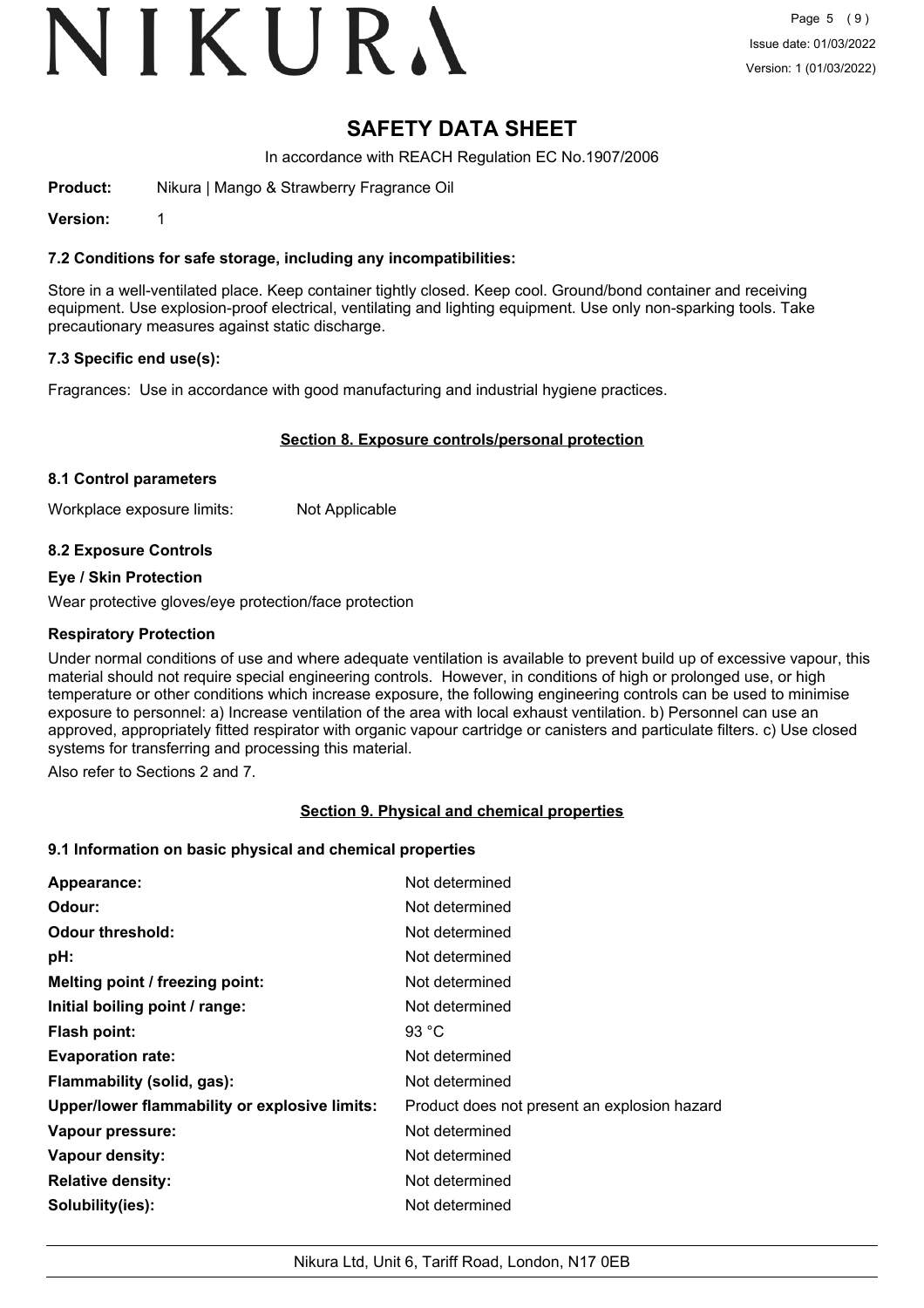Page 6 (9) Issue date: 01/03/2022 Version: 1 (01/03/2022)

# **SAFETY DATA SHEET**

In accordance with REACH Regulation EC No.1907/2006

| <b>Product:</b>              | Nikura   Mango & Strawberry Fragrance Oil |                |  |  |
|------------------------------|-------------------------------------------|----------------|--|--|
| <b>Version:</b>              | 1                                         |                |  |  |
|                              | Partition coefficient: n-octanol/water:   | Not determined |  |  |
|                              | Auto-ignition temperature:                | Not determined |  |  |
|                              | <b>Decomposition temperature:</b>         | Not determined |  |  |
| Viscosity:                   |                                           | Not determined |  |  |
| <b>Explosive properties:</b> |                                           | Not expected   |  |  |
| <b>Oxidising properties:</b> |                                           | Not expected   |  |  |

**9.2 Other information:** None available

### **Section 10. Stability and reactivity**

#### **10.1 Reactivity:**

Presents no significant reactivity hazard, by itself or in contact with water.

#### **10.2 Chemical stability:**

Good stability under normal storage conditions.

#### **10.3 Possibility of hazardous reactions:**

Not expected under normal conditions of use.

#### **10.4 Conditions to avoid:**

Avoid extreme heat.

# **10.5 Incompatible materials:**

Avoid contact with strong acids, alkalis or oxidising agents.

#### **10.6 Hazardous decomposition products:**

Not expected.

## **Section 11. Toxicological information**

#### **11.1 Information on toxicological effects**

This mixture has not been tested as a whole for health effects. The health effects have been calculated using the methods outlined in Regulation (EC) No 1272/2008 (CLP).

| <b>Acute Toxicity:</b>                    | Based on available data the classification criteria are not met. |  |  |
|-------------------------------------------|------------------------------------------------------------------|--|--|
| <b>Acute Toxicity Oral</b>                | >5000                                                            |  |  |
| <b>Acute Toxicity Dermal</b>              | >5000                                                            |  |  |
| <b>Acute Toxicity Inhalation</b>          | Not Available                                                    |  |  |
| <b>Skin corrosion/irritation:</b>         | Skin Corrosion / Irritation Category 2                           |  |  |
| Serious eye damage/irritation:            | Eye Damage / Irritation Category 2                               |  |  |
| <b>Respiratory or skin sensitisation:</b> | Sensitization - Skin Category 1                                  |  |  |
| Germ cell mutagenicity:                   | Based on available data the classification criteria are not met. |  |  |
| <b>Carcinogenicity:</b>                   | Based on available data the classification criteria are not met. |  |  |
| <b>Reproductive toxicity:</b>             | Based on available data the classification criteria are not met. |  |  |
| <b>STOT-single exposure:</b>              | Based on available data the classification criteria are not met. |  |  |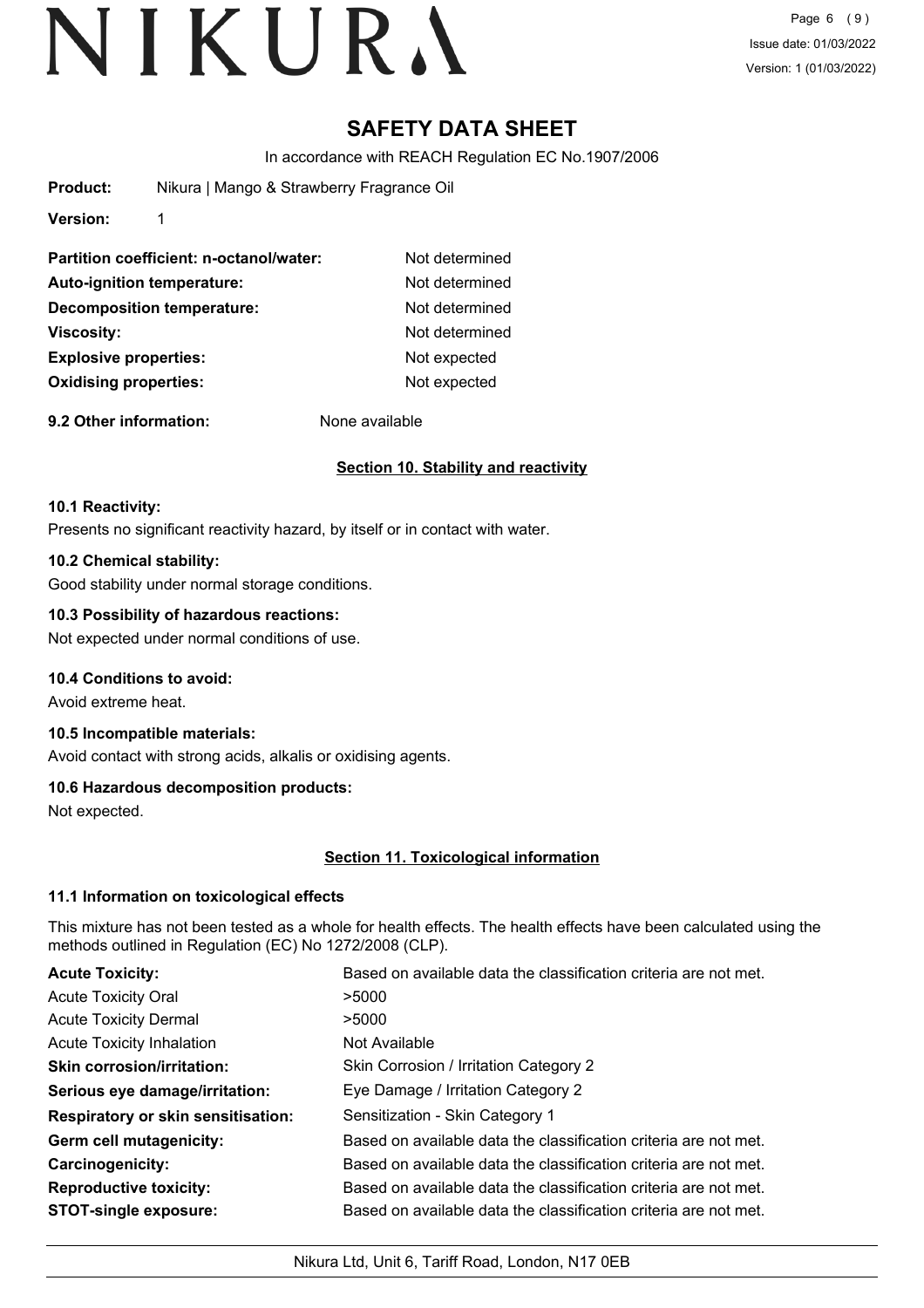# **SAFETY DATA SHEET**

In accordance with REACH Regulation EC No.1907/2006

**Product:** Nikura | Mango & Strawberry Fragrance Oil

**Version:** 1

| <b>STOT-repeated exposure:</b> | Based on available data the classification criteria are not met. |
|--------------------------------|------------------------------------------------------------------|
| <b>Aspiration hazard:</b>      | Based on available data the classification criteria are not met. |

## **Information about hazardous ingredients in the mixture**

| Ingredient                                                                              | <b>CAS</b> | EC.               | LD50/ATE Oral | LD50/ATE<br><b>Dermal</b> | LC50/ATE<br><b>Inhalation</b> | <b>LC50</b><br>Route    |
|-----------------------------------------------------------------------------------------|------------|-------------------|---------------|---------------------------|-------------------------------|-------------------------|
| Benzaldehyde                                                                            | 100-52-7   | $ 202 - 860 - 4 $ | 1430          | 2500                      |                               | <b>Not</b><br>available |
| $\left $ delta-1-(2,6,6-Trimethyl- $\right $<br>$3-cyclohexen-1-yl)-2-$<br>lbuten-1-one | 57378-68-4 | $ 260 - 709 - 8 $ | 1400          | Not available             | Not available                 | <b>Not</b><br>available |

Refer to Sections 2 and 3 for additional information.

# **Section 12. Ecological information**

### **12.1 Toxicity:**

Toxic to aquatic life with long lasting effects.

| 12.2 Persistence and degradability: | Not available |
|-------------------------------------|---------------|
| 12.3 Bioaccumulative potential:     | Not available |

**12.4 Mobility in soil:** Not available

## **12.5 Results of PBT and vPvB assessment:**

This substance does not meet the PBT/vPvB criteria of REACH, annex XIII.

**12.6 Other adverse effects:** Not available

## **Section 13. Disposal considerations**

#### **13.1 Waste treatment methods:**

Dispose of in accordance with local regulations. Avoid disposing into drainage systems and into the environment. Empty containers should be taken to an approved waste handling site for recycling or disposal.

### **Section 14. Transport information**

| 14.1 UN number:                                                               | UN3082                                                                                                                                                                                            |  |
|-------------------------------------------------------------------------------|---------------------------------------------------------------------------------------------------------------------------------------------------------------------------------------------------|--|
| 14.2 UN Proper Shipping Name:                                                 | ENVIRONMENTALLY HAZARDOUS SUBSTANCE, LIQUID, N.O.S.<br>(1,3,4,6,7,8-Hexahydro-4,6,6,7,8,8-hexamethylcyclopenta-gamma-2-<br>benzopyran, delta-1-(2,6,6-Trimethyl-3-cyclohexen-1-yl)-2-buten-1-one) |  |
| 14.3 Transport hazard class(es):                                              | 9                                                                                                                                                                                                 |  |
| <b>Sub Risk:</b>                                                              |                                                                                                                                                                                                   |  |
| 14.4. Packing Group:                                                          | Ш                                                                                                                                                                                                 |  |
| <b>14.5 Environmental hazards:</b>                                            | This is an environmentally hazardous substance.                                                                                                                                                   |  |
| 14.6 Special precautions for user:                                            | None additional                                                                                                                                                                                   |  |
| 14.7 Transport in bulk according to Annex II of MARPOL73/78 and the IBC Code: |                                                                                                                                                                                                   |  |

Not applicable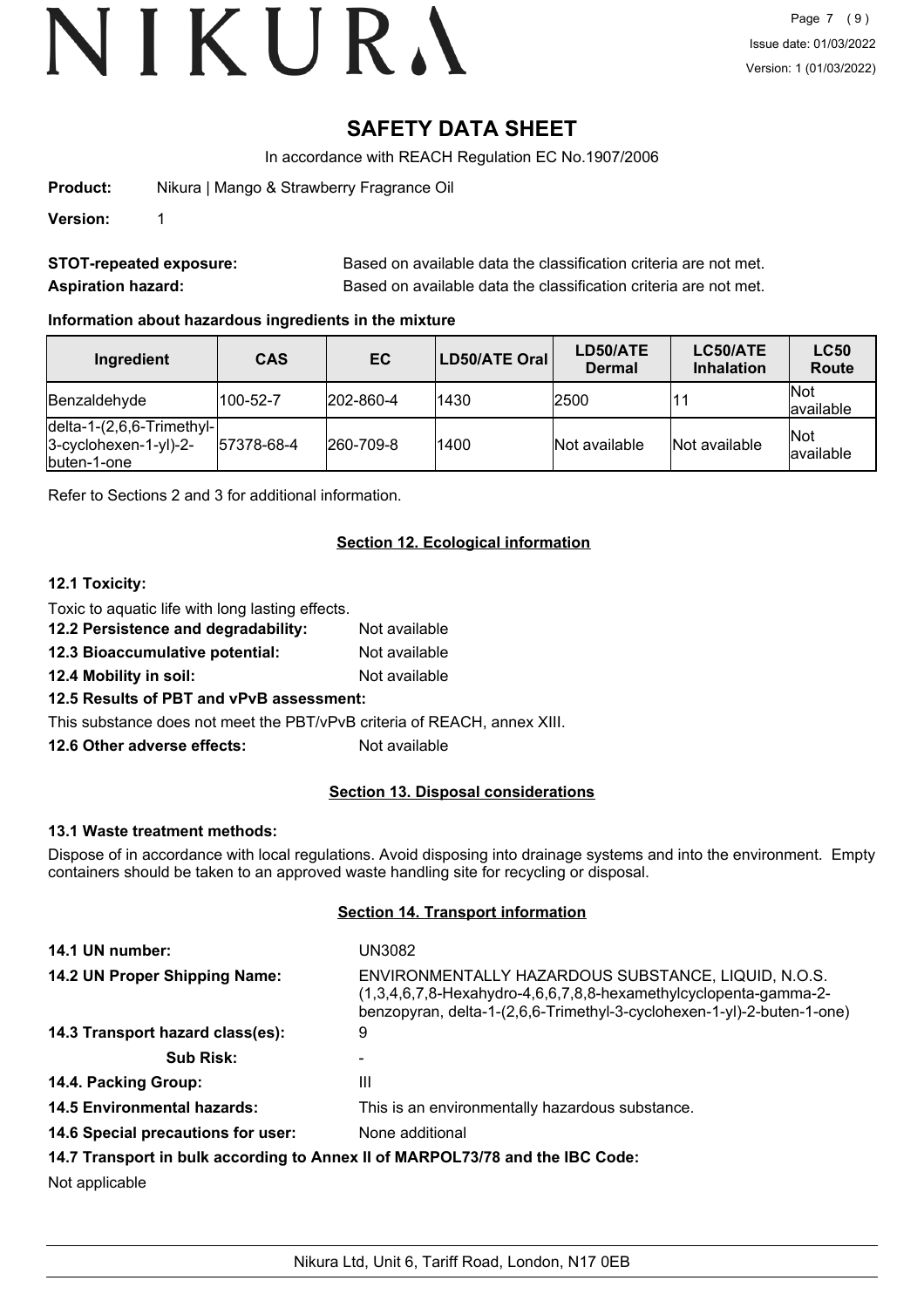# **SAFETY DATA SHEET**

In accordance with REACH Regulation EC No.1907/2006

**Product:** Nikura | Mango & Strawberry Fragrance Oil

**Version:** 1

## **Section 15. Regulatory information**

**15.1 Safety, health and environmental regulations/legislation specific for the substance or mixture** None additional

#### **15.2 Chemical Safety Assessment**

A Chemical Safety Assessment has not been carried out for this product.

### **Section 16. Other information**

| <b>Concentration % Limits:</b>  | EH C2=10.53% EH C3=1.05% EH C4=29.63% SCI 2=35.56% EDI 2=85.<br>$52\%$ SS 1=3.20% |
|---------------------------------|-----------------------------------------------------------------------------------|
| <b>Total Fractional Values:</b> | EH C2=9.50 EH C3=95.63 EH C4=3.38 SCI 2=2.81 EDI 2=1.17 SS 1=31.<br>-25           |

## **Key to revisions:**

Not applicable

#### **Key to abbreviations:**

| <b>Abbreviation</b> | <b>Meaning</b>                                                     |
|---------------------|--------------------------------------------------------------------|
| Acute Tox. 4        | Acute Toxicity - Oral Category 4                                   |
| Acute Tox. 4        | Acute Toxicity - Inhalation Category 4                             |
| Acute Tox. 4        | Acute Toxicity - Dermal Category 4                                 |
| Aquatic Acute 1     | Hazardous to the Aquatic Environment - Acute Hazard Category 1     |
| Aquatic Chronic 1   | Hazardous to the Aquatic Environment - Long-term Hazard Category 1 |
| Aquatic Chronic 2   | Hazardous to the Aquatic Environment - Long-term Hazard Category 2 |
| Aquatic Chronic 3   | Hazardous to the Aquatic Environment - Long-term Hazard Category 3 |
| Aquatic Chronic 4   | Hazardous to the Aquatic Environment - Long-term Hazard Category 4 |
| Asp. Tox 1          | Aspiration Hazard Category 1                                       |
| Eye Irrit. 2        | Eye Damage / Irritation Category 2                                 |
| H302                | Harmful if swallowed.                                              |
| H304                | May be fatal if swallowed and enters airways.                      |
| H312                | Harmful in contact with skin.                                      |
| H315                | Causes skin irritation.                                            |
| H317                | May cause an allergic skin reaction.                               |
| H319                | Causes serious eye irritation.                                     |
| H332                | Harmful if inhaled.                                                |
| H335                | May cause respiratory irritation.                                  |
| H400                | Very toxic to aquatic life.                                        |
| H410                | Very toxic to aquatic life with long lasting effects.              |
| H411                | Toxic to aquatic life with long lasting effects.                   |
| H412                | Harmful to aquatic life with long lasting effects.                 |
| H413                | May cause long lasting harmful effects to aquatic life.            |
| P261                | Avoid breathing vapour or dust.                                    |